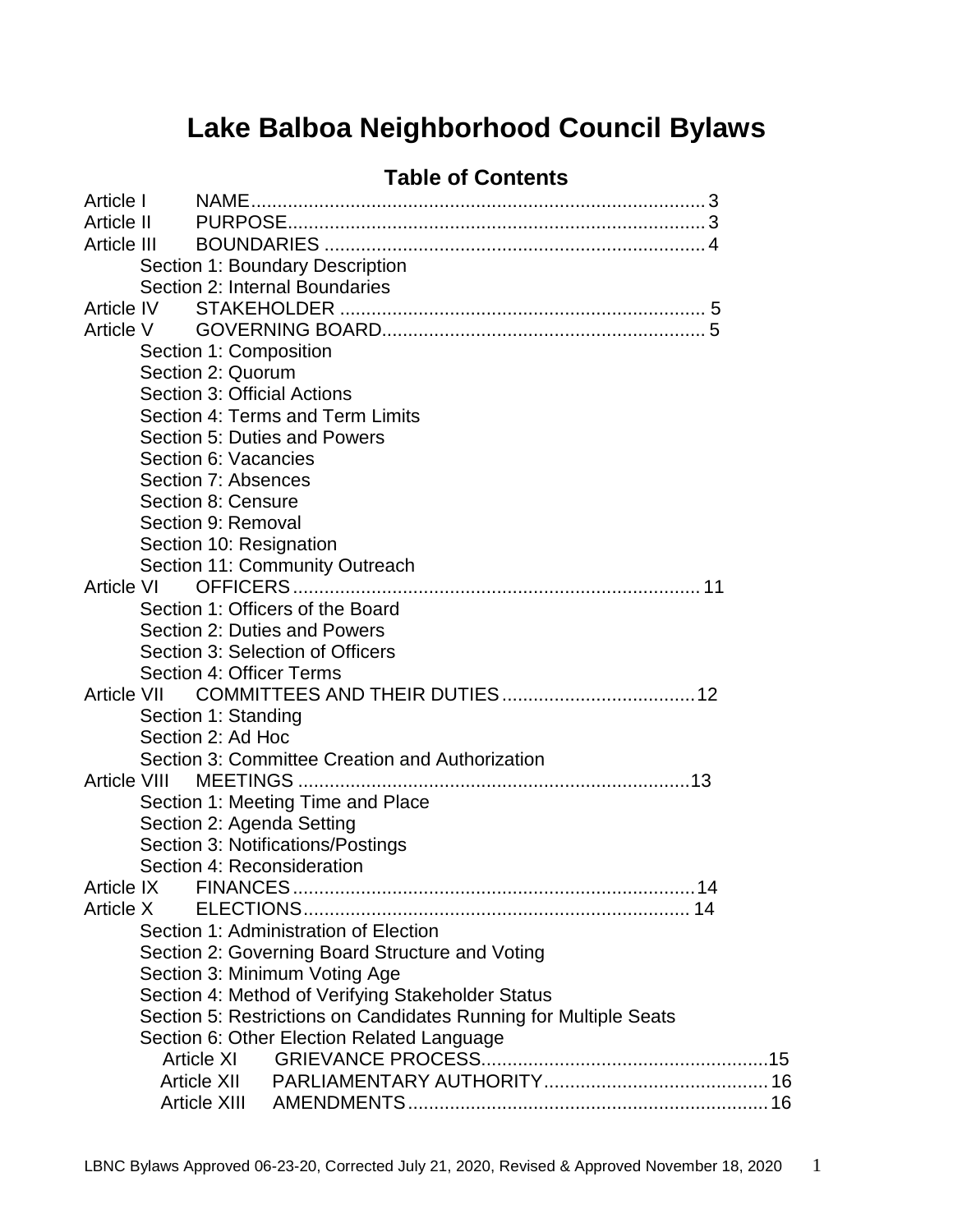|  | Section 1: Code of Civility                           |  |
|--|-------------------------------------------------------|--|
|  | Section 2: Training                                   |  |
|  | Section 3: Self-Assessment                            |  |
|  |                                                       |  |
|  | ATTACHMENT B - Governing Board Structure and Voting19 |  |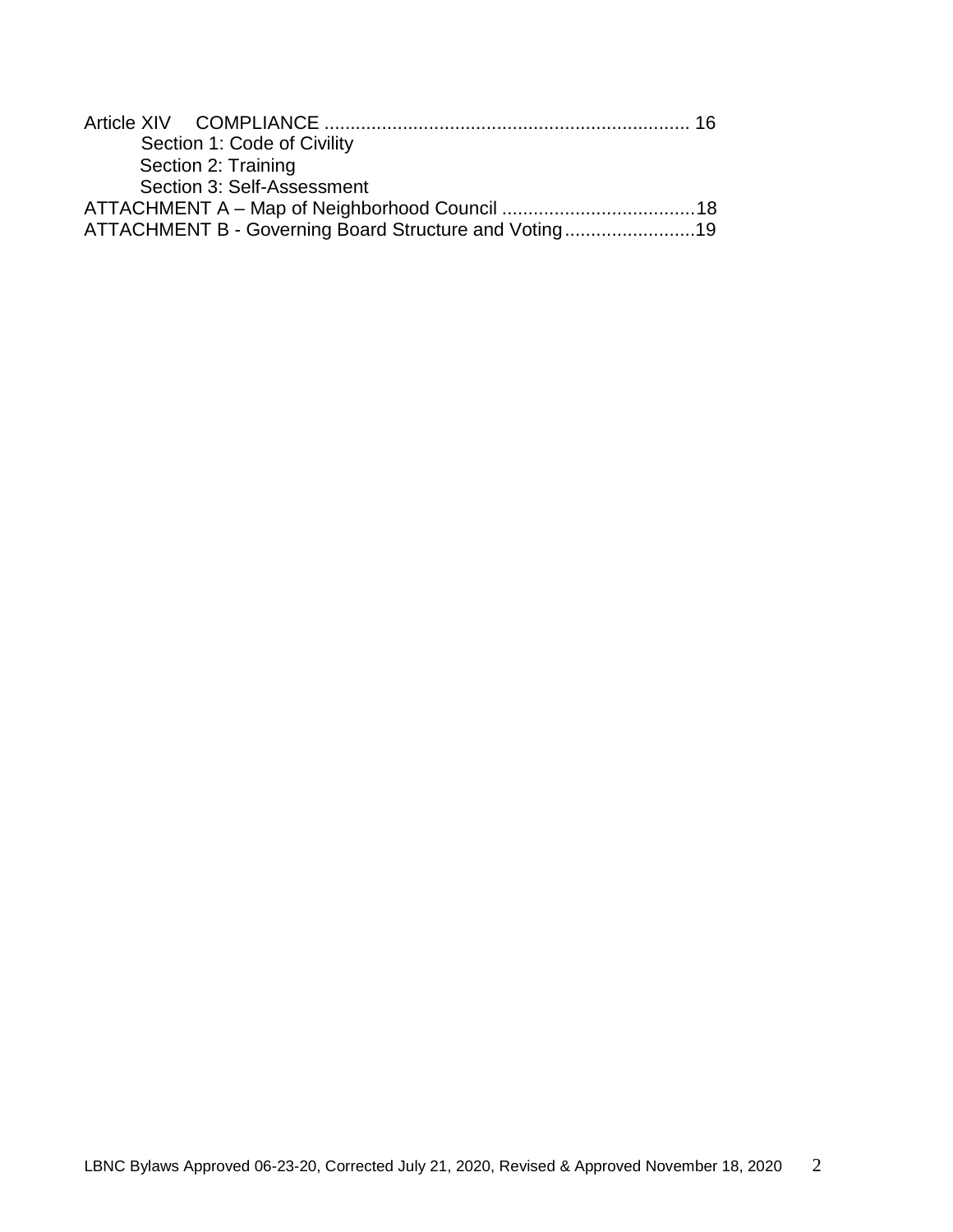#### **ARTICLE I NAME**

<span id="page-2-0"></span>The name of this Neighborhood Council shall be the Lake Balboa Neighborhood Council ("Council").

## **ARTICLE II PURPOSE**

<span id="page-2-1"></span>Principles of Governance - The purpose of the Council is to participate as a body on issues concerning our neighborhood and regarding the governance of the City of Los Angeles ("City") in a transparent, inclusive, collaborative, accountable and viable manner.

A. The **MISSION** of the Council is:

- 1. To provide an inclusive and open forum for public discussion of issues of interest to the Council, including City governance, the needs of the Council, the delivery of City services to the Council area, and other matters of a City wide nature;
- 2. To advise the City on issues of interest to the Council, including City governance, the needs of the Council, the delivery of City services to the Council area, and other matters of a City wide nature;
- 3. To initiate, execute and support projects for the safety, well-being, social and cultural improvement of the Council area; and
- 4. To facilitate communication between the City and Community Stakeholders on issues of concern to the community and/or the Stakeholders.
- 5. To monitor and facilitate public services and infrastructure investments.
- 6. To participate actively in the citywide Neighborhood Council System.
- 7. To provide an opportunity to engage a representative cross-section of theCouncil's stakeholders in local affairs.
- B. The **POLICY** of the Council is:
	- 1. To respect the diversity, dignity, and expression of views of all individuals, groups, and organizations within the community and/or involved in the Council;
	- 2. To remain non-partisan with respect to political party affiliation and inclusive in our operations including, but not limited to, the process of electing or selecting the Board of Directors, Officers, and committee members, as hereinafter set forth;
	- 3. To not participate in, or intervene in any political campaign on behalf of or in opposition to any candidate for public office;
	- 4. To inform the community of forthcoming projects and issues of concern including utilization of the Early Notification System (ENS) to inform the Council and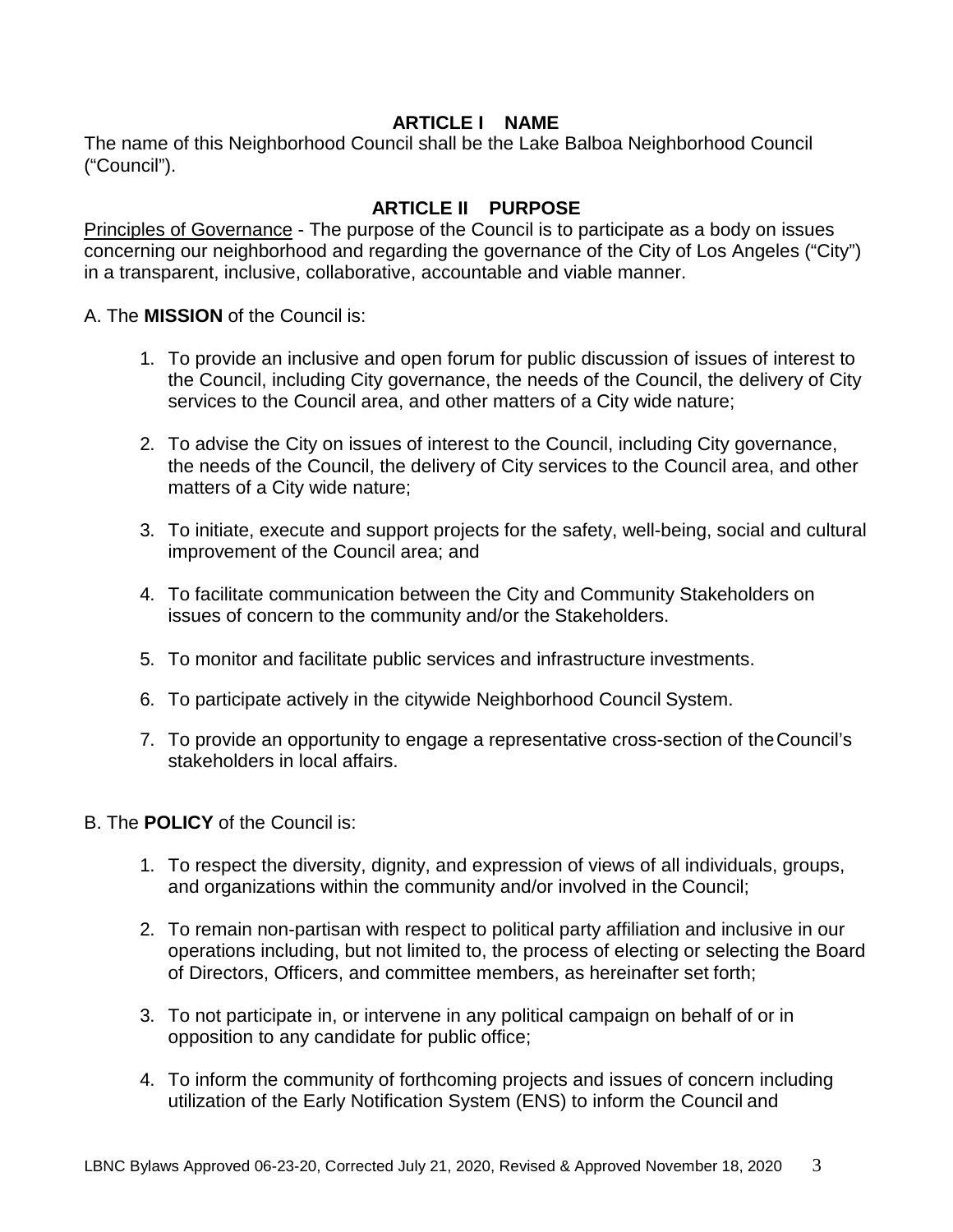Community Stakeholders of matters involving the City and our community in a way that is tailored to provide opportunities for involvement in the decision-making process;

- 5. To encourage all Community Stakeholders to participate in activities of the Council;
- 6. To prohibit discrimination against any individual or group in our operations on the basis of race, religion, color, creed, national origin, ancestry, sex, sexual orientation, age, disability, marital status, income, homeowner/renter status, or political affiliation;
- 7. To have fair, open, and transparent procedures for the conduct of all Council business and;
- 8. To establish procedures for communicating with all Neighborhood Council Community Stakeholders on a regular basis in a manner ensuring that information is disseminated evenly and in a timely manner.

### **ARTICLE III BOUNDARIES**

<span id="page-3-0"></span>The Council covers a geographic area described below.

**Section 1: Boundary Description - The boundaries abut the boundaries of adjacent** Neighborhood Councils and include those areas of the City within the following lines of demarcation:

- 1. **North** Saticoy Street from White Oak Avenue to Louise Avenue; Roscoe Boulevard from Louise to US Freeway 405;
- 2. **East**  San Diego Freeway also known as US Freeway 405;
- 3. **South**  Victory Boulevard
- 4. **West**  White Oak Avenue from Victory Boulevard to Saticoy Street; Louise Avenue from Saticoy Street to Roscoe Boulevard.

The boundaries of the Council are set forth on the Map of the Lake Balboa Neighborhood Council boundaries, attached as Attachment A.

The area known as the Sepulveda Dam Basin shall be a shared area. This area borders several other Neighborhood Council Districts and includes significant areas designated for public use. Some of these areas of public use include the Sepulveda Basin Wildlife Reserve, Sepulveda Dam SCCA Velodrome, Sepulveda Basin Recreational Area, Sepulveda Dam Model Airdrome Fields, Lake Balboa, Anthony C. Beilenson Park, Hjelte Sports Center, Pedlow Skateboard Park, as well as the Encino Golf Course.

**Section 2: Internal Boundaries** - Not applicable.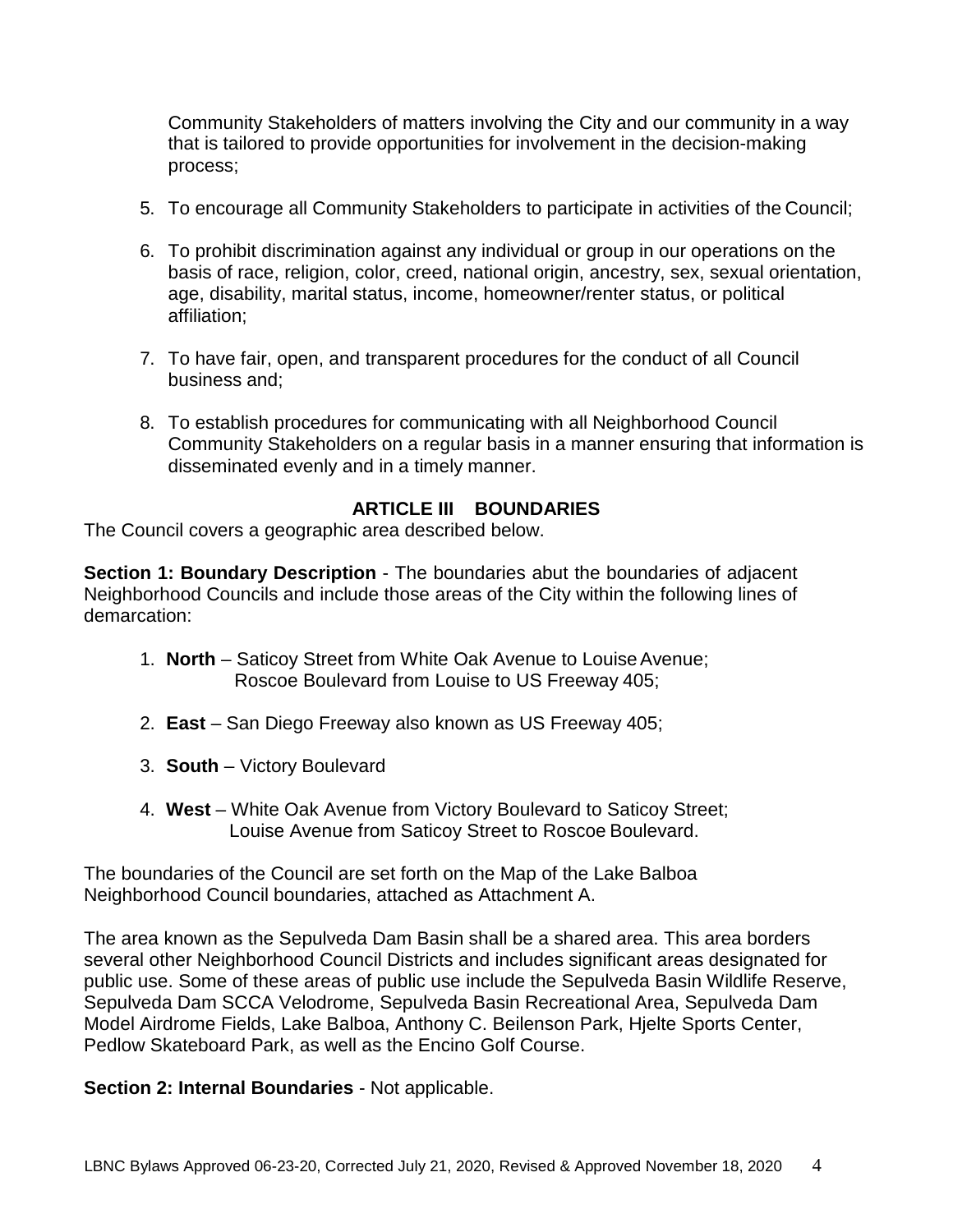## **ARTICLE IV STAKEHOLDER**

<span id="page-4-0"></span>Neighborhood Council membership is open to all Stakeholders. A "Stakeholder" shall be defined as any individual who:

(1) Lives, works, or owns real property within the boundaries of the neighborhood council; or

(2) Is a Community Interest Stakeholder, defined as an individual who is a member of or participates in a Community Organization within the boundaries of the neighborhood council.

A "Community Organization" is an entity that has continuously maintained a physical street address within the boundaries of the neighborhood council for not less than one year, and that performs ongoing and verifiable activities and operations that confer some benefit on the community within the boundaries of the neighborhood council. A for-profit entity shall not qualify as a Community Organization. Examples of Community Organizations may include Chambers of Commerce, houses of worship or other faith-based organizations, educational institutions, or non-profit organizations.

[The definition of "Stakeholder" and its related terms are defined by City Ordinance and cannot be changed without City Council action. See Los Angeles Administrative Code Section 22.801.1]

## **ARTICLE V GOVERNING BOARD**

<span id="page-4-1"></span>The Board of Directors ("Board") shall be the Governing Body of the Council within the meaning of that term as set forth in the Plan for a Citywide System of Neighborhood Councils ("Plan").

**Section 1: Composition -** The Board shall consist of seventeen (17) Stakeholders elected, selected or appointed by the Board and/or Community Stakeholders. Unless otherwise noted below, all members of the Board must be eighteen (18) years of age or older at the time of election. The composition of the Board shall be as follows:

A. **Six (6) Residential Stakeholder Representatives (RSR)** – An RSR shall be any person whose primary residence or living space is located within the Council's boundaries whether in a home, apartment, condominium or other accommodation.

B. **Three (3) Business Stakeholder Representatives (BSR)** – A BSR shall be any person who (1) owns a business; (2) owns business, residential rental or real property; or (3) works within the Council's boundaries.

C. **Three (3) Organizational Stakeholder Representatives (OSR)** – Open to Stakeholders eighteen (18) years of age or older who participate in a community based organization, including but not limited to a religious institution, educational institution, non-profit organization, neighborhood association, school/parent group, faith based group, senior group, youth group, arts association, service organization, boys or girls club, cultural group, or environmental group within the NC boundaries

D. **One (1) Senior Stakeholder Representative (SSR**) – An SSR shall be any person that meets the criteria for a RSR, BSR, or OSR AND is older than 55 years of age at the time of election.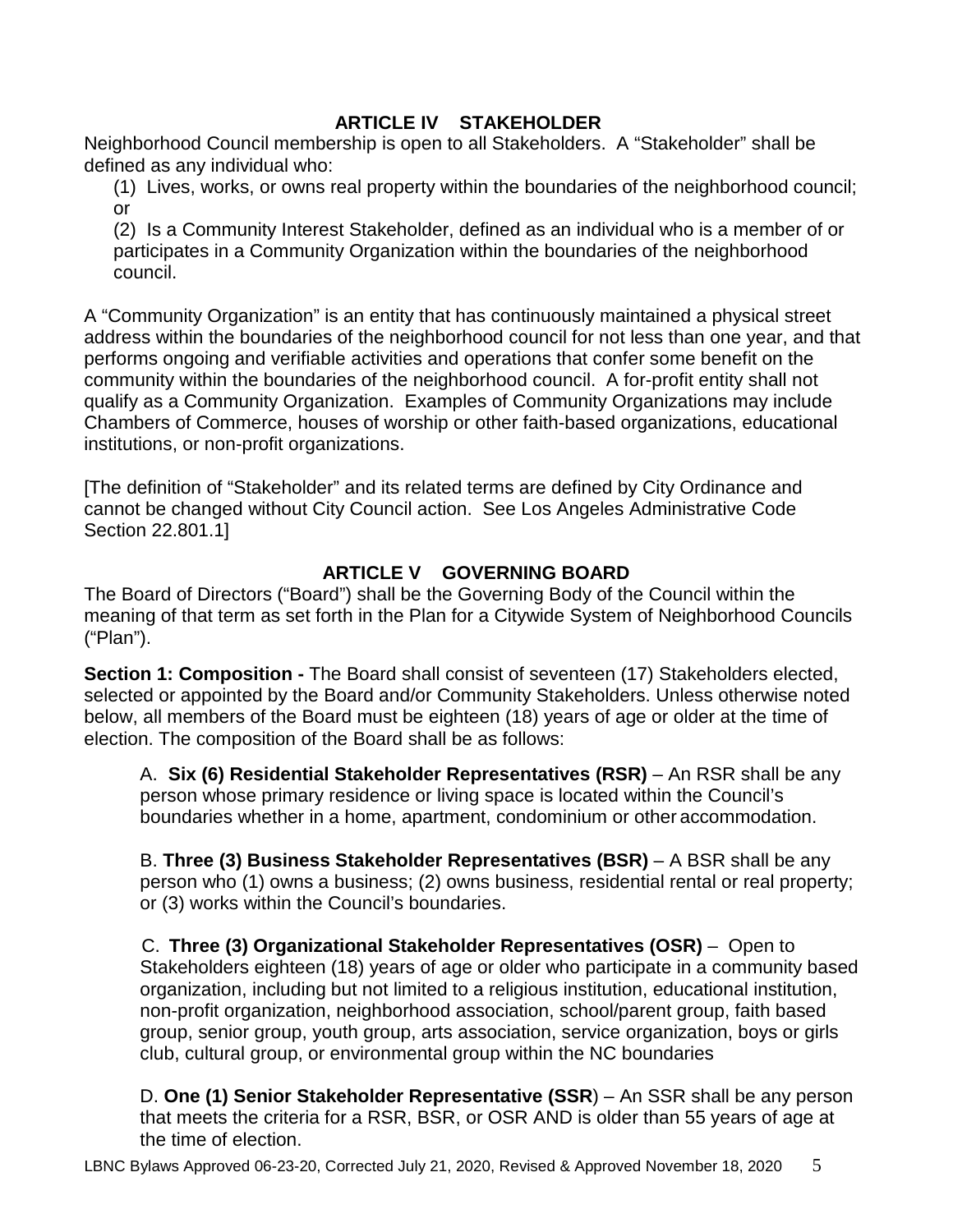E. **One (1) YSR Youth Stakeholder Representative (YSR)** – Open to Stakeholders between the ages of fourteen (14) and seventeen (17) on the day of the election or selection. See Admin. Code § 22.814(c). If less than eighteen (18) years of age, the Youth Board Seat member shall be precluded from voting on financial matters, such as neighborhood council expenditures, financial reports, annual budgets, contracts, and recommendations to enter into contracts.

F. **One (1) At-Large Elected Community Interest Stakeholder Representative (ALECIR)** – An ALECISR shall be any person that meets the criteria for a RSR, BSR, or OSR but does not wish to seek a seat within that category or those who live, work, or own property in the neighborhood.

G. **Two (2) At-Large Appointed Stakeholder Representatives (ALASR)** - The Board shall appoint the two (2) ALASRs with a two-thirds (2/3) majority vote. The ALASRs shall be appointed within the first two (2) meetings of the seats being vacant. If a twothirds (2/3) majority cannot be reached at the first two (2) meetings, a simple majority shall only be required until the seats are filled. The appointments shall remain on the agenda until such time that the seats are filled. In the event of a tie, a coin toss between the candidates with the most yes votes shall determine the seatappointment.

Each appointment shall be for twelve (12) months, and any one (1) person may only be appointed to a maximum of four (4) twelve (12) month terms. The ALASRs must meet the criteria for an RSBM, BSBM, or OSBM. In making the appointments, the Board will appoint "Stakeholder" who are not currently represented or are underrepresented on the Board, in order to achieve and foster full representation.

No single Stakeholder group shall hold a majority of Board seats unless extenuating circumstances exist and are approved by the Department of Neighborhood Empowerment ("Department").

**Section 2: Quorum** - The quorum shall be nine (9) members of the Board. No floating quorums are allowed.

**Section 3: Official Actions** - A simple majority vote by the Board members present and voting, not including abstentions, at a meeting at which there is a quorum shall be required to take official action, unless specified otherwise in these Bylaws.

**Section 4: Terms and Term Limits** - Board members shall serve a Four (4) year term commencing after being seated. There are no term limits.

**Section 5: Duties and Powers** - The primary duties of the Board shall be to govern the Council and to carry out its objectives. No individual member of the Board shall speak for the Board or otherwise publicly represent a Board position unless authorized to do so by official action of the Board. The Board may, by official action, delegate to any individual the authority to present before any public body a standing Council position previously adopted by the Board or a statement that the Council has had insufficient time to develop a position or recommendation on a matter before that body. Such authority may be revoked at any time by the Board.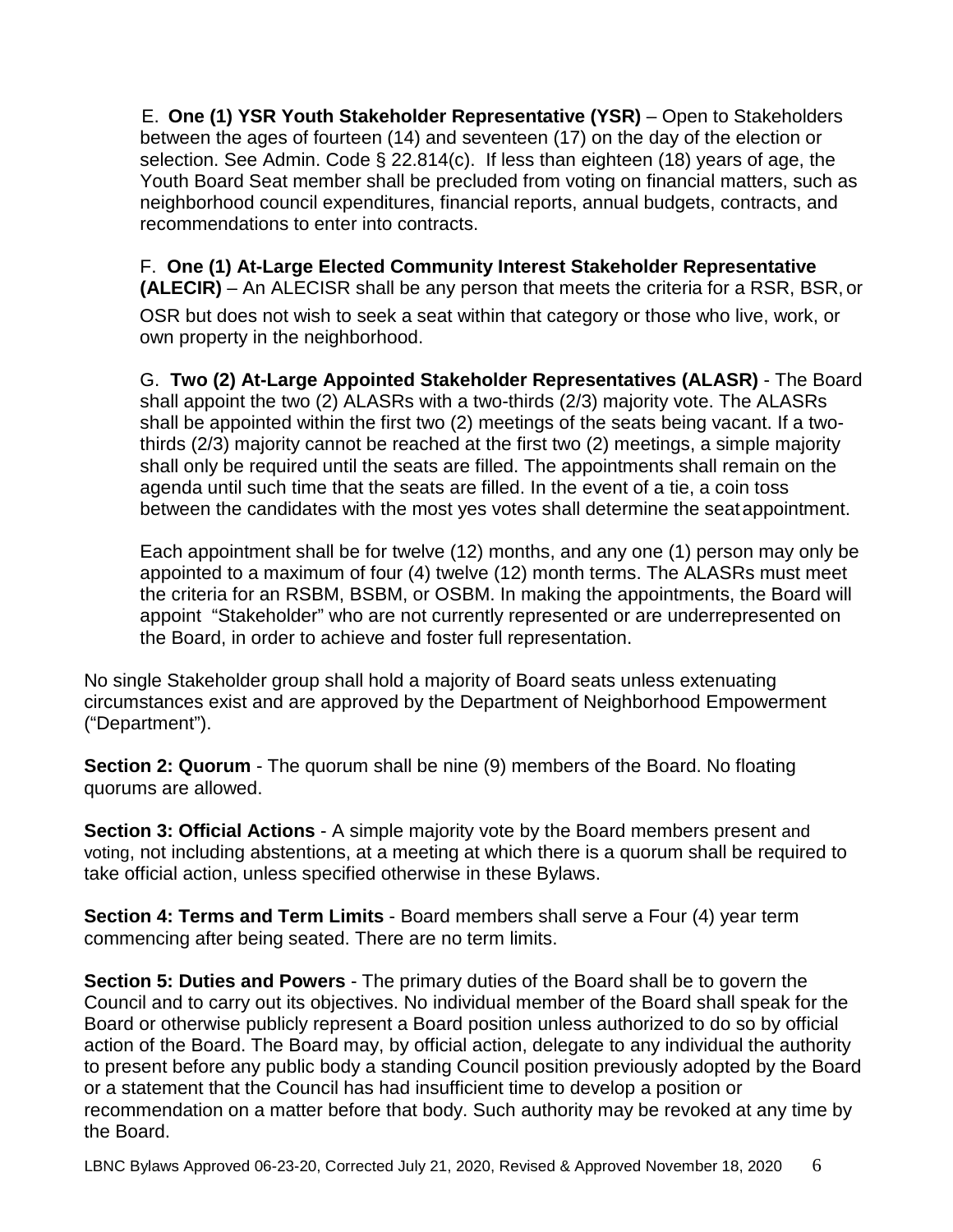**Section 6: Vacancies** – Vacancies on the Board shall be filled using the following procedure:

A. Any "Stakeholder" interested in filling a vacancy on the Board shall submit a written application to the Board, providing that Community Stakeholder is qualified for that particular seat. The Board shall cause the matter to be placed on the agenda for the next regular meeting of the Board.

B. The Board shall vote on the application at the meeting. If multiple applications for one (1) seat have been submitted, the candidate with the most votes wins. In the event of a tie, a coin toss between the candidates with the most votes shall determine the seat appointment.

C. The candidate who wins shall fill the remaining term of the Board seat unless an election or selection occurs sooner.

D. In no event shall a vacant seat be filled where a general election is scheduled to occur within sixty (60) days of the date that a written application is presented to the Board.

**Section 7: Absences** - Any Board Member who misses four (4) regularly scheduled consecutive Neighborhood Council Governing Board Meetings or, optionally, five (5) total Governing Board Meetings during any twelve (12) month period will be automatically removed from the Board. Each Council Board Member absence shall be recorded in the Council's Meeting Minutes or other manner of Council record keeping, and that, upon missing the required number of Board Meetings for removal, the Council Presiding Officer shall notify the Board Member of the absences and place on the agenda the removal of the Board Member at a regular or special Board meeting whereupon the Board shall determine the validity of the absences before taking action to remove the Board Member. Any meeting of the Neighborhood Council Governing Board, scheduled and noticed as per the Brown Act, shall constitute a meeting for the purpose of determining Board Member attendance.

**Section 8: Censure** - The purpose of the censure process is to place a Board member on notice of misconduct and to provide the Board member with an opportunity to correct the misconduct. The Neighborhood Council ("Neighborhood Council") may censure any Board member at a regular or special meeting open to the public following a good-faith determination by the Neighborhood Council Board that the member has engaged in conduct that is contrary to rules and regulations applicable to the Board or

that impedes the orderly business of Board operations. Grounds for censure include, but are not limited to, persistent disruptive conduct at meetings, violations or abuses of the Board's bylaws or rules, violations of the Code of Conduct, acting on behalf of the Board without authorization, and misuse or abuse of the censure or removal process by acting in bad faith.

The Board shall use the following procedure when censuring a Board member:

1. A motion to censure a Board member may be initiated by any three (3) Board members. Those Board members shall not constitute a majority of the quorum of any Neighborhood Council body, such as a committee. The motion shall be delivered to any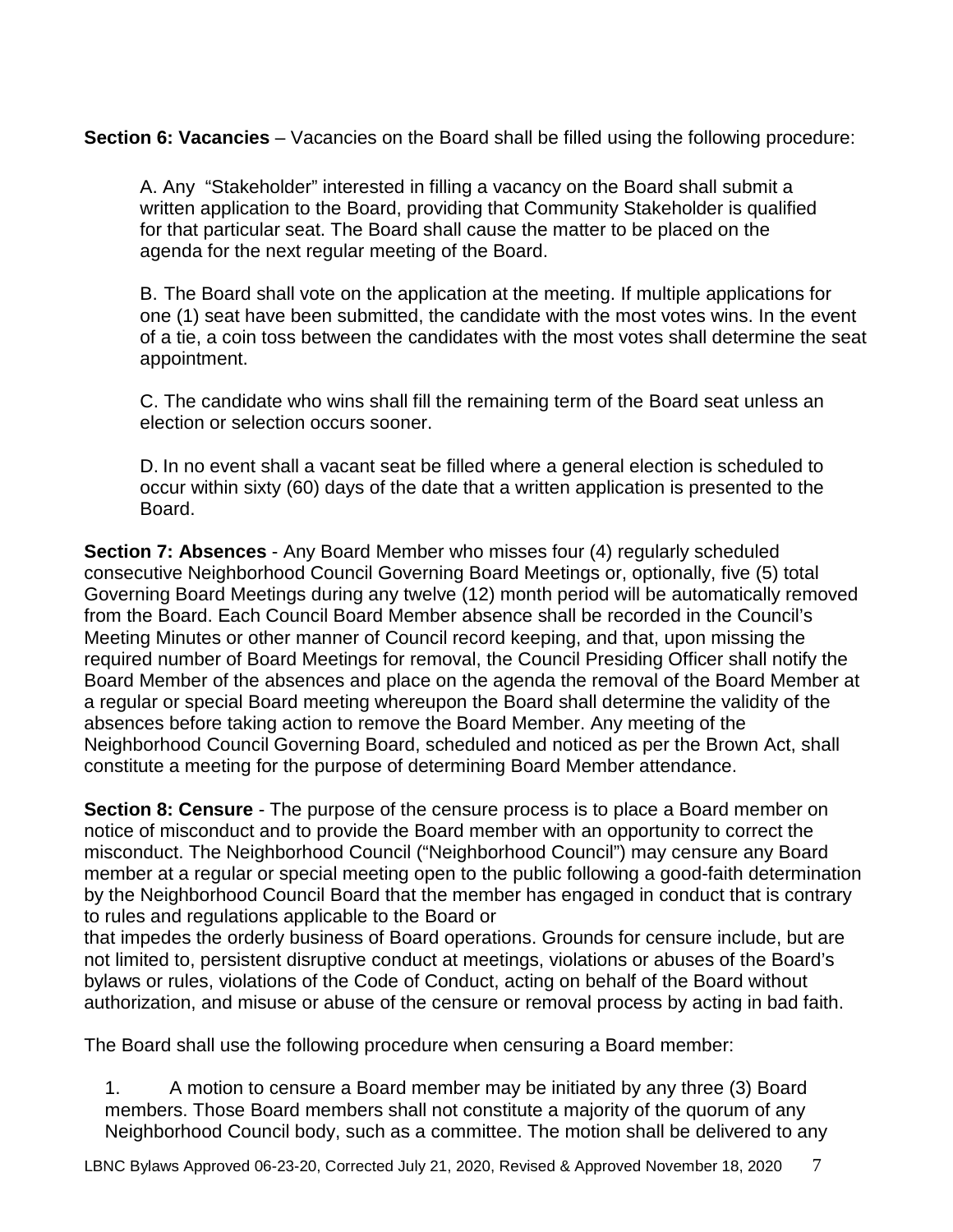officer of the Board or a specific officer or member of the Board as may be specified in the bylaws or standing rules of the Neighborhood Council. The motion shall be in writing and provide the specific facts and grounds for the proposed censure including the date(s) and specific conduct reliedupon for the motion. The motion shall not be based upon conclusions, e.g., "for alleged violations of the Code of Conduct" but shall contain factual statements that describe conduct only and is not intended to embarrass or humiliate the board member.

2. The Board member, group of Board members or committee responsible for setting the final Board agenda shall include the motion on the agenda of the next regular or special Board meeting scheduled at least thirty (30) days following the delivery of the proposed censure motion.

3. The Board member subject to censure shall be given a minimum of thirty (30) days prior- written notice, which may include email sent to the last email address on file with the Neighborhood Council, of any meeting at which the motion to censure will be considered. The notice shall provide the specific facts and grounds for the proposed censure as specified in 1 above. The Board shall also provide a copy of the notice to the Department of Neighborhood Empowerment a minimum of thirty (30) days prior to the meeting at which the motion to censure will be considered.

4. The Board member subject to censure shall be given a reasonable opportunity to be heard at the meeting, either orally or in writing, prior to the Board's vote on a motion of censure.

5. The Board shall decide by a majority vote of those present and voting whether or not the Board member should be censured. The Board member who is the subject of the censure motion shall n

**Section 9: Removal -** Any Board member may be removed by the Neighborhood Council ("Neighborhood Council") for cause, following a good faith determination by the Board that the member has engaged in conduct that is contrary to rules and regulations applicable to the Board or that impedes the orderly business of Board operations. A Board member shall not be subject to removal under this Policy, unless the member has been censured at least once pursuant to the Board of Neighborhood Commissioners' ("Commission") Censure Policy. Grounds for removal include, but are not limited to, persistent disruptive conduct at meetings, violations or abuses of the Board's bylaws or standing rules, violations of the Code of Conduct, acting on behalf of the Board without authorization, and misuse or abuse of the censure or removal processes by acting in bad faith.

The Board shall use the following procedure when removing a Board member:

LBNC Bylaws Approved 06-23-20, Corrected July 21, 2020, Revised & Approved November 18, 2020 8 1. A motion to remove a Board member may be initiated by any three (3) Board members. Those Board members shall not constitute a majority of the quorum of any Neighborhood Council body, such as a committee. The proposed motion shall be delivered to any officer of the Board or a specific officer or member of the Board as may be specified in the bylaws or standing rules of the Neighborhood Council. The motion shall be in writing and provide the specific facts and grounds for the proposed removal action including the date(s) and specific conduct relied upon for the motion. The motion shall not be based upon conclusions, e.g., "for alleged violations of the Code of Conduct" but shall contain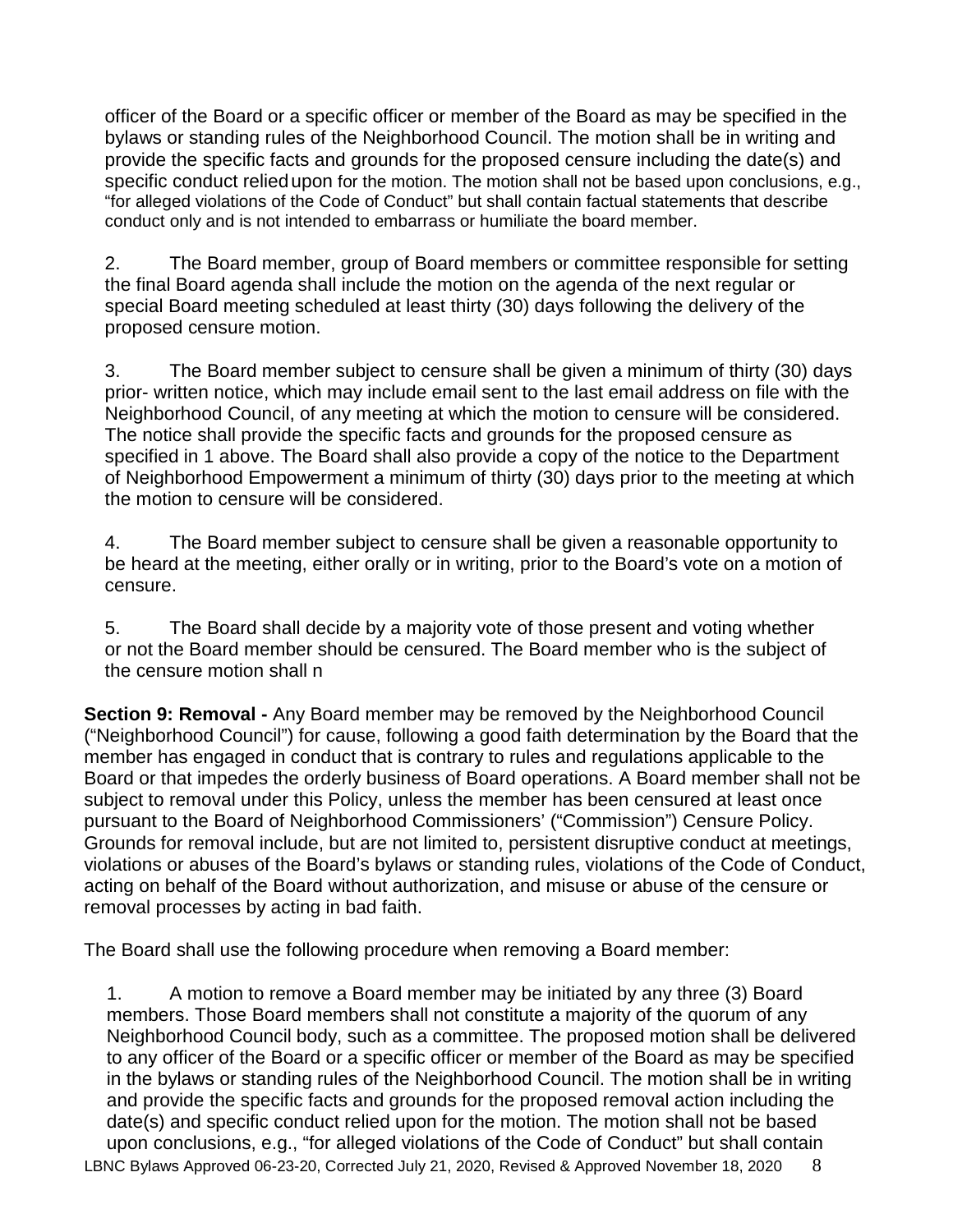factual statements thatdescribes conduct only and is not intended to embarrass or humiliate the board member. The motion to remove shall also include a copy of the prior censure motion and the date it was passed.

2. The Board member, group of Board members or committee responsible for setting the final Board agenda shall list and briefly describe the motion on the agenda of the next regular or special Board meeting scheduled at least thirty (30) days following the delivery of the proposed removal motion.

3. The Board member subject to removal shall be given a minimum of thirty (30) days prior written notice, which may include email sent to the last email address on file with the Neighborhood Council, of any meeting at which a motion to remove will be heard. The notice shall provide the specific facts and grounds for the proposed removal as specified in 1 above. The Board shall also provide a copy of the notice to the Department of Neighborhood Empowerment a minimum of thirty (30) days prior to any meeting at which a motion to remove will be considered.

4. The Board member subject to removal shall be given reasonable time to be heard at the meeting, either orally or in writing, prior to the Board's vote on a motion for removal.

5. The Board shall decide whether or not the Board member should be removed by an affirmative vote of two-thirds (2/3) of the currently sitting Board members. The Board member who is the subject of the removal motion shall not be allowed to vote and shall not be counted when determining the two-thirds (2/3) majority vote. For the purpose of the removal motion, abstentions shall not be counted as votes.

6. In no event shall a motion to remove a Board member be heard by the Neighborhood Council within sixty (60) days of the next election or selection.

7. The Commission may review a Neighborhood Council's removal decision if requested to do so by the affected Board member. Once the request is made for the Commission to review the decision to remove, the Neighborhood Council voting to remove the board member may not fill the vacancy created by the removal until the Commission has made a decision on whether the removal was proper or the Commission declines to review the matter. The Commission's decision whether to hear or decline to hear the removal review request shall be sent in writing to the requestor and the Neighborhood Council within 30 days after the request for review is delivered.

8. A request for the Commission to review a Neighborhood Council's removal decisionshall proceed as follows:

a. The request must in writing and must be delivered to the Executive Assistant of the Commission or, in the absence of an Executive Assistant, to the President of the Commission within thirty (30) days of the date of the action by the Neighborhood Council to remove the Board member.

LBNC Bylaws Approved 06-23-20, Corrected July 21, 2020, Revised & Approved November 18, 2020  $\frac{9}{9}$ b. The request must state the basis for the review. The request shall not cite or present any evidence not considered by the Neighborhood Council but must address only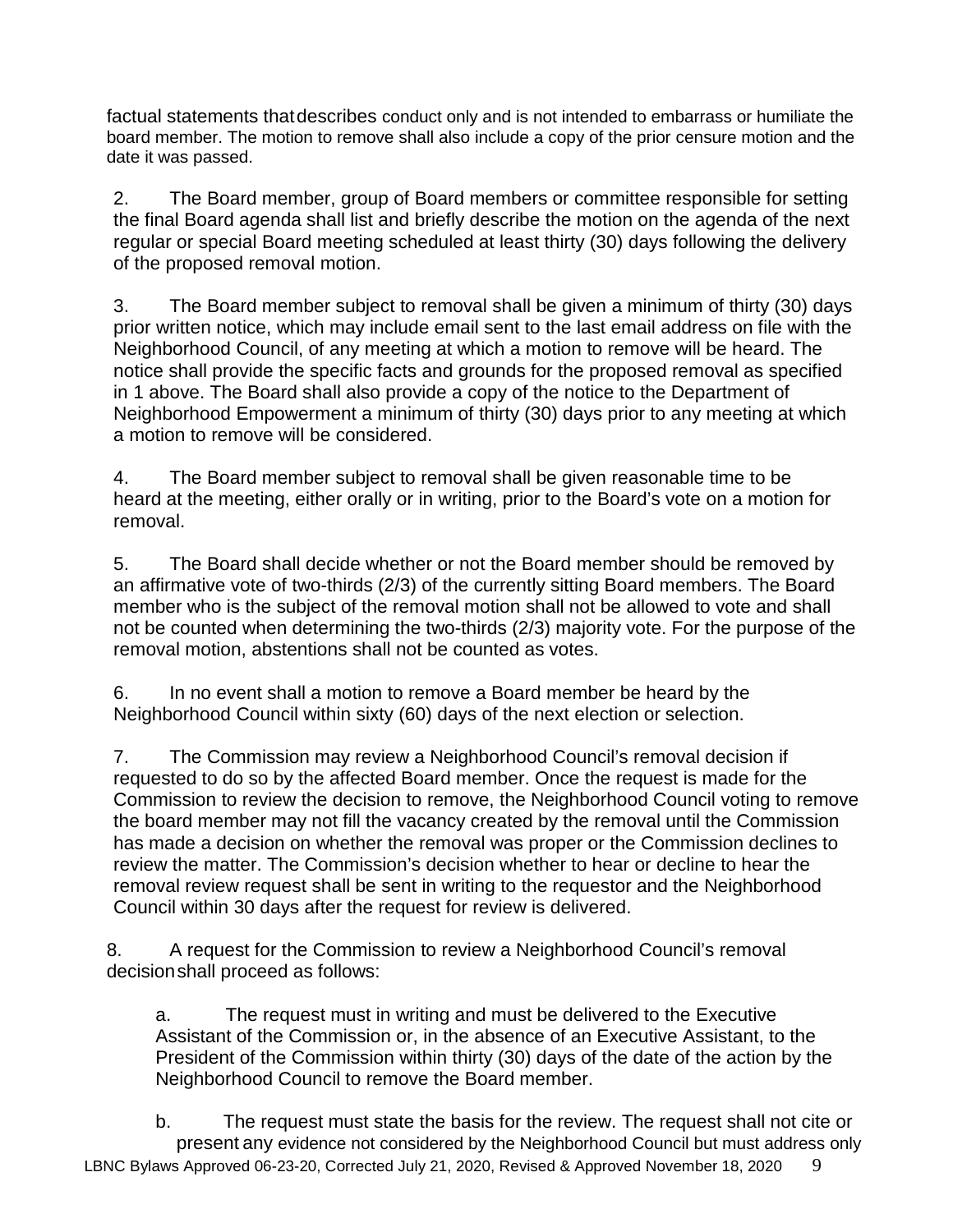procedural deficiencies.

c. If the Commission determines the request for review raises sufficient questions regarding procedural deficiencies and agrees to hear the review, it will be placed on the agenda of a regular or special meeting of the Commission within sixty (60) days of receipt of the request for review.

d. At the review the Commission will determine if the facts as presented support the removal motion and if the procedures set out in this policy were correctly applied.

e. If the Commission determines that there were either factual or procedural deficiencies, the Commission may either reinstate the Board member or return the matter to the Neighborhood Council for further consideration.

f. If the Commission returns the matter for further consideration and the NeighborhoodCouncil does not act within sixty (60) days of the Commission's decision the Board member will be considered reinstated.

g. During the period of appeal the Board member shall not be counted as part of the Board for any quorum and shall not participate in any Board actions.

h. If the matter is returned to the Neighborhood Council for further consideration the Board member shall not be counted as part of the Board for any quorum and shall not participate in any Board actions until the Board takes action as requested by the Commission or until the expiration of the sixty (60) day time period.

9. This policy is not intended to restrict or eliminate a Neighborhood Council's ability to remove or render ineligible to serve, Board members who fail to attend meetings, join committees, maintain their stakeholder status, or perform other duties as may be described in the Neighborhood Council's bylaws and/or standing rules. Nor is it intended to limit a Neighborhood Councils ability to remove committee chairs or committee members according to the Neighborhood Council's bylaws and/or standing rules.

**Section 10: Resignation -** A Board member may resign from the Council and the position shall then be deemed vacant. Any member of the Board who ceases to be a "Stakeholder", as defined in Article IV, is required to submit his or her resignation to the Board for discussion and action at a Board meeting. Removal of the Board member requires a majority of the attending Board Members.

**Section 11: Community Outreach -** The Council shall direct that a system of outreach be instituted to inform "Stakeholder" as to the existence and activities of the Council, including its Board elections, to find future leaders of the Council, and to encourage all Community Stakeholders to seek leadership positions within the Council.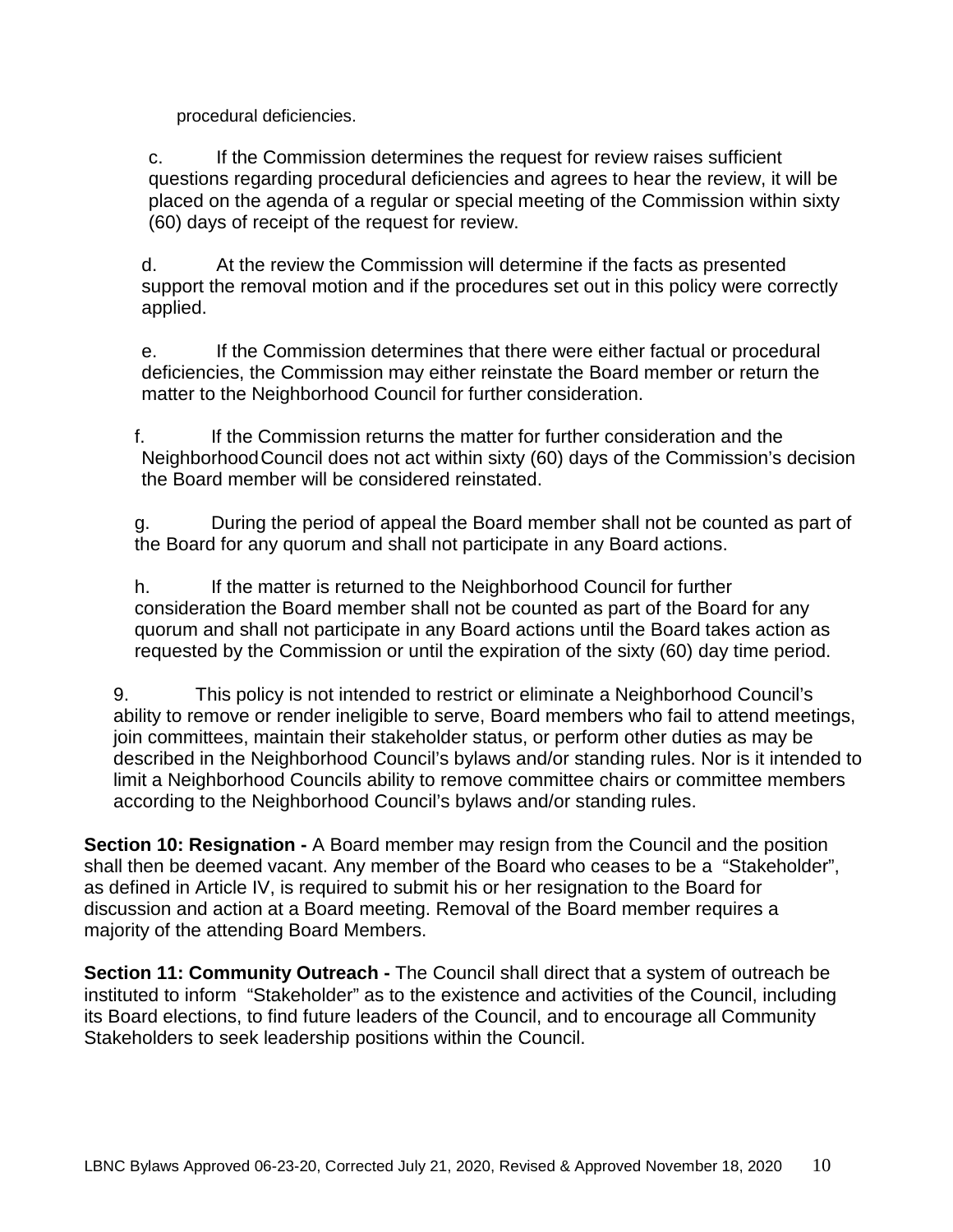The Council shall maintain a website presence to disseminate information to Community Stakeholders and others interested in the Council.

In addition, the Board shall create, or shall cause to be created, a marketing plan to solicit participation "Stakeholder". The plan may include, for example, the creation of flyers, postcards, pamphlets and other related materials. It may also include e-mail blasts to various organizations including a regularly scheduled e-blast to local government officials and to the Chamber of Commerce, Neighborhood Watch, Home Owners' Association and other local organizations as determined by the Board.

Outreach also should be undertaken at public events and shall be coordinated with other Neighborhood Councils when appropriate.

### **ARTICLE VI OFFICERS**

**Section 1: Officers of the Board** - The officers of the Board ("Officers") shall include the following positions which all together comprise the Executive Committee: President, First Vice President, Second Vice President, Secretary, and Treasurer, and Communications Officer.

**Section 2: Duties and Powers** - The duties of the Officers are as follows and also include such additional duties as may be adopted by official action of the Board:

A. The President shall be the principal executive officer of the Council and shall in general supervise and control all of the business and affairs of the Council. The President shall preside at all meetings of the Board. The President shall ensure that all books, reports and certificates required by law are properly kept in the Council records or filed with the appropriate agency. The President may sign, with the Secretary or any other proper officer of the Council authorized by the Board, any instruments that the Board has authorized to be executed, except in cases where the signing and execution thereof shall be expressly delegated by the Board. As may become necessary, the President may appoint a Board Member to assume the responsibilities of the Treasurer or Second Signer when trained and certified. The President shall also have those additional duties incident to the office and those that may be prescribed by the Board from time to time.

B. The First Vice President shall, in the absence of the President, perform the duties of the President, and when so acting, shall have all the powers of and be subject to all the restrictions upon the President. The First Vice President shall perform such other duties as from time to time may be assigned to the First Vice President by the President or by the Board.

C. The Second Vice President, in the absence of the President and First Vice President, shall perform the duties of the President, and when so acting, shall have all the powers of and be subject to all the restrictions upon the President. The Second Vice President shall perform such other duties as from time to time may be assigned to the Second Vice President by the President or by the Board.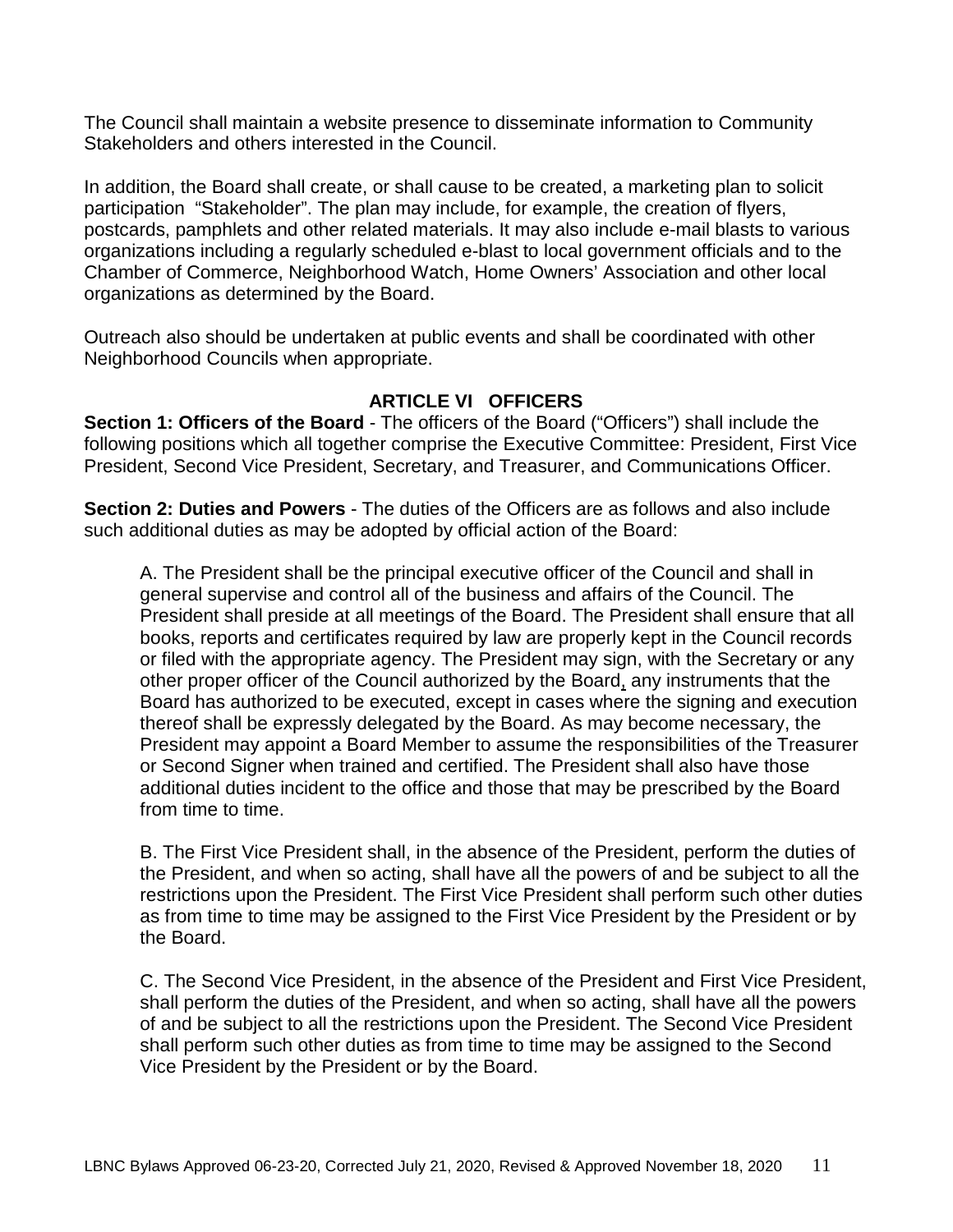D. The Secretary shall prepare and keep the minutes of all meetings of the Board in the appropriate books; see that all notices are duly given in accordance with the Brown Act and provisions of these Bylaws or as required by law; be custodian of the records ofthe Council; keep a register of the post office address of each member furnished to the Secretary by such member; and in general perform all duties incident to the office of Secretary and such other duties as from time to time may be assigned to the Secretary by the President or by the Board of Directors. The Secretary shall file any certificate required by any statute, federal or state. The Secretary shall present to the membership at any meetings any communications addressed to the Secretary of the Council. The Secretary shall attend to all correspondence of the Council.

E. The Treasurer shall maintain the records of the Council's finances and books of accounts and perform other duties in accordance with the Council's Financial Management Plan and the Department's policies and procedures.

F. The Communications Officer shall be responsible for outreach to maximize stakeholder awareness and involvement, and if directed by the Board, to oversee the establishment and maintenance of a website. The Communications Officer will monitor and communicate to the Board information received through the Early Notification System.

## **Section 3: Selection of Officers** –

Officer positions shall be filled annually.

**Section 4: Officer Terms** - The Officers shall serve one (1) year terms and serve at the pleasure of the Board. They may stand for reelection annually.

## **ARTICLE VII COMMITTEES AND THEIR DUTIES**

All Standing and Ad Hoc Committees shall be established by the Board. Suggestions for committees may come from Community Stakeholders or from members of the Board, and all such suggestions shall be voted upon by the Board.

**Section 1: Standing Committees** – Intentionally Left Blank

**Section 2: Ad Hoc Committees** – The Board may create Ad Hoc Committees as needed to deal with temporary issues.

## **Section 3: Committee Creation and Authorization**

A. **Committee Authority** - All committee recommendations shall be brought back to the full Board for discussion and action.

B. **Committee Structure** –Committee Chairs shall be appointed by the President and ratified by the Board. A Committee Co-chair may be appointed by the Committee Chair. The Co-Chair, in absence of the Chair, may conduct the meeting as long as at least one Board Member is present. Standing Committees shall be comprised of at least two (2)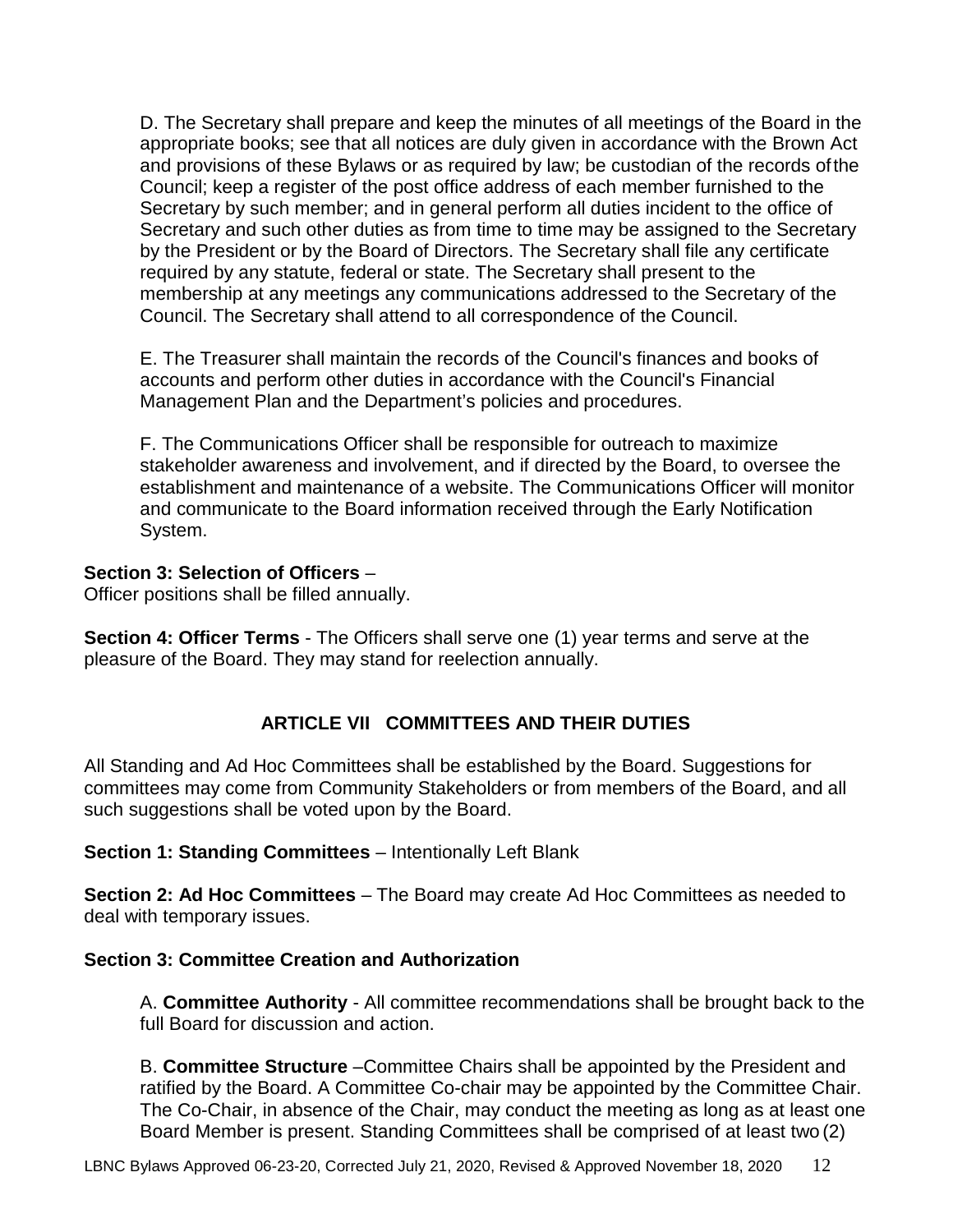Board members and may include any interested Stakeholders. Ad Hoc Committees shall be comprised eight (8) or less Board members and may include any interested Stakeholders. Ad hoc committees that include non-board member stakeholders shall be agendized and noticed in keeping with the Brown Act.

C. **Committee Appointment** – All Committee Chairs shall be appointed by the Board. Only those Committee members who are Board members are eligible to serve as Chairman of a committee. The Chairs shall keep a written record of Committee meetings and shall provide regular reports on Committee matters to the Board.

D. **Committee Meetings** – Standing Committee meetings are subject to and shall be conducted in accordance with the dictates of the Brown Act. Ad hoc committees that include non-board member stakeholders shall be agendized, noticed, and conducted in keeping with the Brown Act.

E. **Changes to Committees** - The Board may establish, disband or make changes as needed to any Standing or Ad Hoc committee. Any such action by the Board shall be noted in the Council meeting minutes.

F. **Removal of Committee Members** – Committee members may be removed in the same manner in which they were appointed.

## **ARTICLE VIII MEETINGS**

All meetings, as defined by the Ralph M. Brown Act (*California Government Code Section 54950.5 et seq.*), shall be noticed and conducted in accordance with the Act, the Neighborhood Council Agenda Posting Policy, and all other applicable laws and governmental policy.

**Section 1: Meeting Time and Place** – All Regular Council and Special Council meetings shall be held within the Council boundaries at a location, date and time set by the Board. A calendar of regular meetings shall be established by the Board at its first regular meeting of each calendar year.

A. **Regular Meetings** – Regular Council meetings shall be held at least once per quarter and may be held more frequently as determined by the Board. Prior to any action by the Board, there shall be a period of public comment. The Board shall determine the length and format of the period as appropriate.

B. **Special Meetings** – The President or a majority of the Board shall be allowed to call a Special Council Meeting as needed.

**Section 2: Agenda Setting** – The President shall set the agenda for each Council meeting.

**Section 3: Notifications/Postings** – At a minimum, meeting notices shall be posted in compliance with the Ralph M. Brown Act and in compliance with City of Los Angeles Neighborhood Council posting policy. An updated listing of the Neighborhood Council's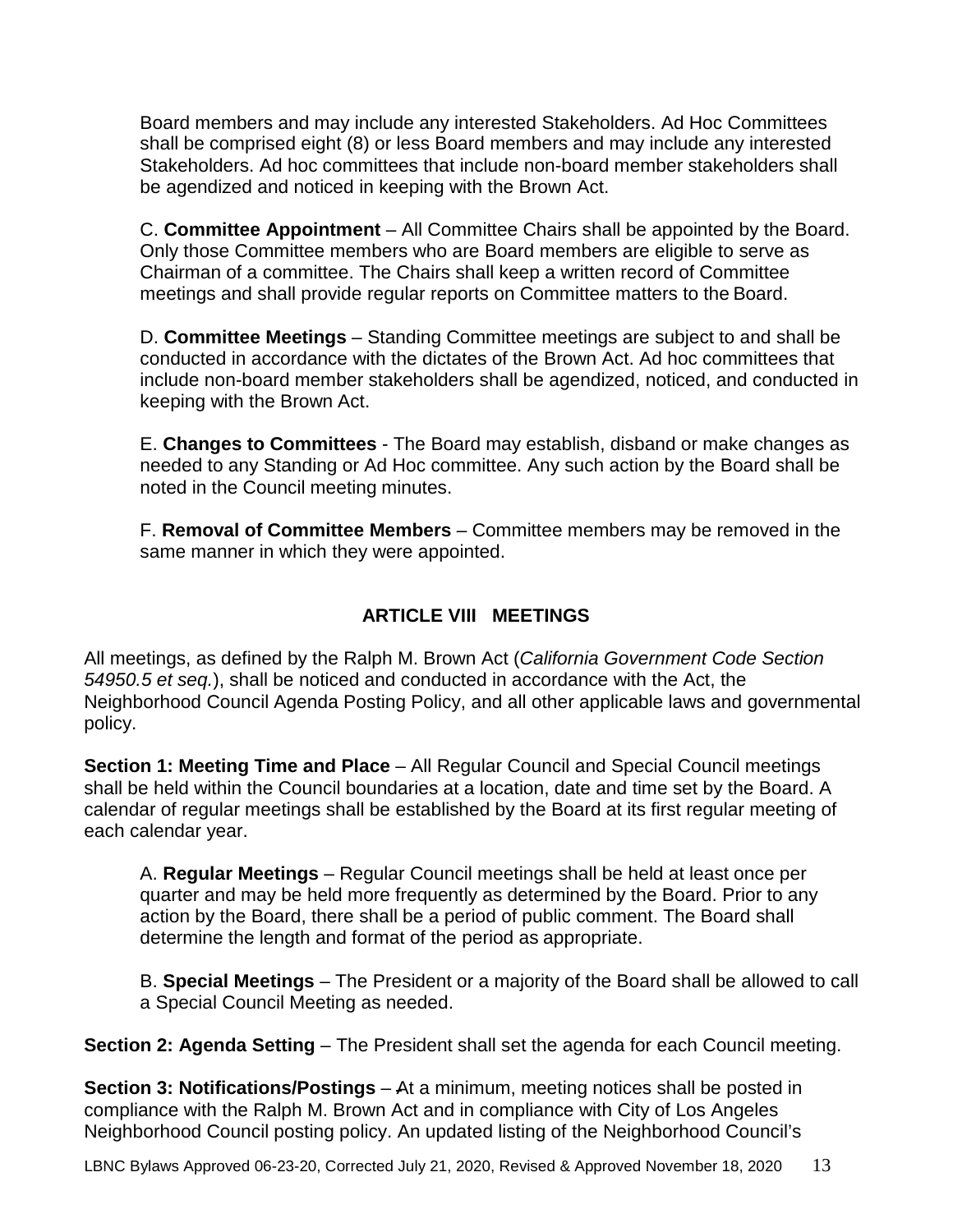physical posting location/s shall be kept on file with the Neighborhood Council. Failure to receive a meeting notice will not invalidate the meeting.

**Section 4: Reconsideration** – The Board may reconsider and amend its actions. Only those individuals voting on the prevailing side of an action may bring a motion to reconsider that action. This motion must be seconded.

Actions or motions may not be reconsidered if they have been partially carried out, if the vote has caused something to be done that cannot be undone, when a contract has been made and the other party has been notified of the vote, or when some other parliamentary motion can obtain the same result.

A motion to reconsider may be brought up at the same meeting. This must be done immediately following the original motion. A motion may also be brought up at the next regularly scheduled meeting. A memorandum must be submitted to the Secretary or other individual responsible for preparing the agenda at least two (2) days in advance of the deadline for posting notices for the meeting. This memorandum shall identify the reason(s) for reconsideration. The motion to reconsider shall then be added to the agenda. If the motion succeeds, the original item shall once again be under discussion and the Board shall take another vote on the matter.

## **ARTICLE IX FINANCES**

A. The Board shall review its fiscal budget and make adjustments as needed to comply with City laws and City administrative rules, and to keep in compliance with Generally Accepted Accounting Principles and the City's mandate for the use of standardized budget and minimum finding allocation requirements.

B. The Board shall adhere to all rules and regulations promulgated by appropriate City officials regarding the Council's finances, where the term "appropriate City officials" means those officials and/or agencies of the City of Los Angeles who have authority over Neighborhood Councils.

C. All financial accounts and records shall be available for public inspection.

D. At each Regular Board meeting, the Treasurer shall provide to the Board detailed reportsof the Council's accounts.

## **ARTICLE X ELECTIONS**

**Section 1: Administration of Election** – The Council's election will be conducted pursuant to any and all City ordinances, policies and procedures pertaining to Neighborhood Council elections.

**Section 2: Governing Board Structure and Voting – The number of Board seats, the** eligibility requirements for holding any specific Board seats, and which Community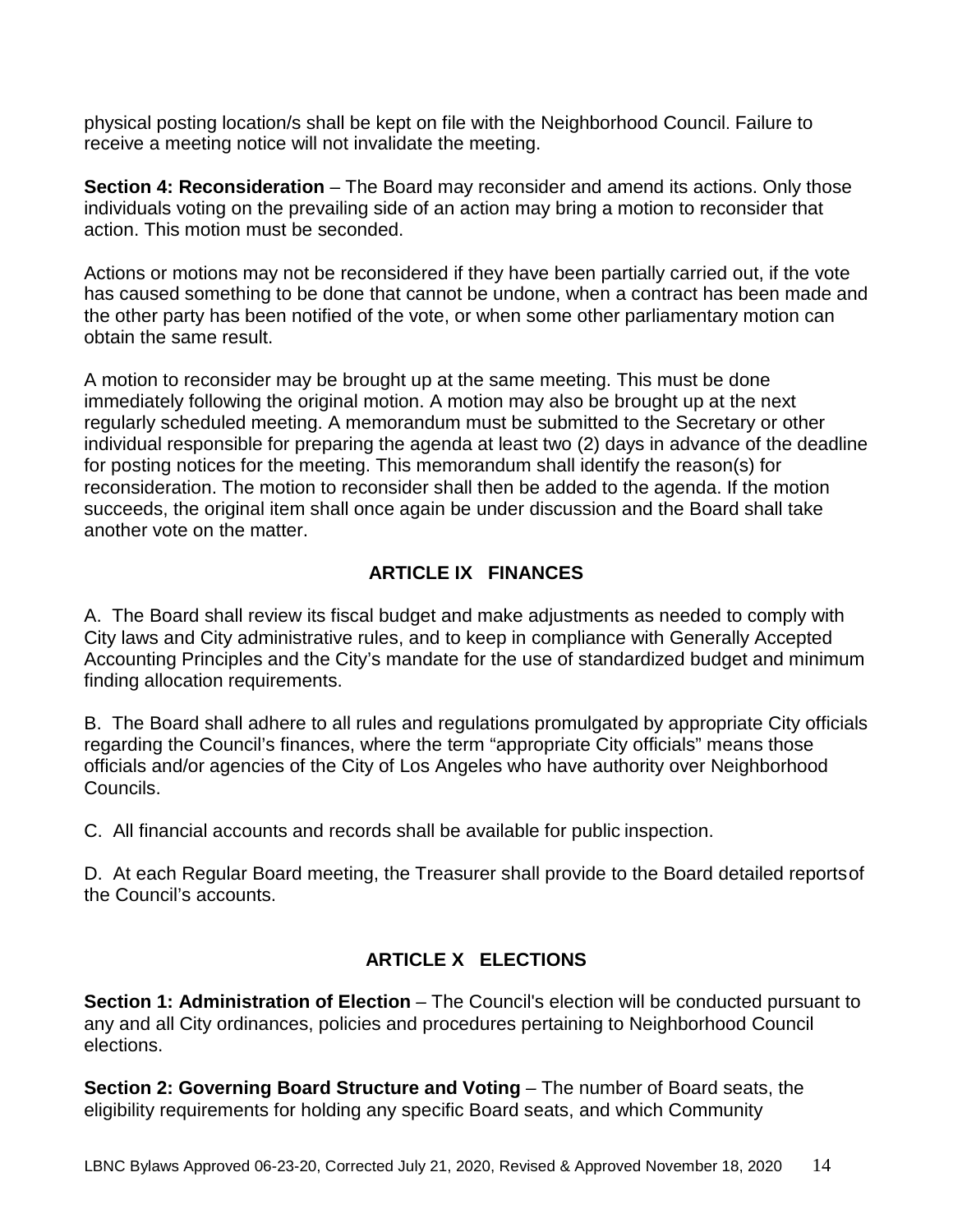Stakeholders may vote for the Board seats are noted in Attachment B. For each category, voters shall be permitted to vote for as many candidates as there are open seats for that specific category.

**Section 3: Minimum Voting Age** – Except with respect to a Youth Board Seat, a stakeholder must be at least 16 years of age on the day of the election or selection to be eligible to vote. [See Admin. Code  $\S$ § 22.814(a) and 22.814(c)]

**Section 4: Method of Verifying Stakeholder Status** - Voters will verify their Stakeholder status through written self-affirmation.

**Section 5: Restrictions on Candidates Running for Multiple Seats – A candidate shall** declare their candidacy for no more than one (1) position on the Council Board during a single election cycle.

### **Section 6: Other Election Related Language**

A. The application may be accompanied by a Candidate Statement of one hundred and fifty (150) words or less, twelve (12) point font or larger, and may not include any pictures, profanity or comments about any other candidates. Those individuals with a plurality of votes shall be elected. In the event of a tie, the City shall determine the tie breaking method.

B. The Board may establish an Election Committee at least one hundred and twenty (120) days prior to Election Day to provide assistance to the City Clerk in preparing for and conducting Board elections every four years. The Election Committee's main role will be to conduct outreach. The Chair of the Election Committee shall serve as an Election Liaison to the City Clerk. All outreach efforts should conform to the Citywide Election Procedures. The vote shall be by official ballot. The election shall be so guarded and conducted as to detect fraud and preserve the purity and security of the ballot. The ballot shall list the names of those individuals that have been appropriately qualified by the City. These names shall appear in random order for each seat. No Community Stakeholder shall be able to vote more than one (1) ballot. No Community Stakeholder may vote by proxy or mail.

## **ARTICLE XI GRIEVANCE PROCESS**

The Neighborhood Council grievance review process will be conducted pursuant to any and all City ordinances, policies and procedures pertaining to Neighborhood Council grievances.

This grievance process is intended to address matters involving procedural disputes, such as the Board's failure to comply with Board Rules or these Bylaws. It is not intended to apply to Community Stakeholders who merely disagree with a position or action taken by the Board at one (1) of its meetings, which grievances may be aired publicly at Council meetings.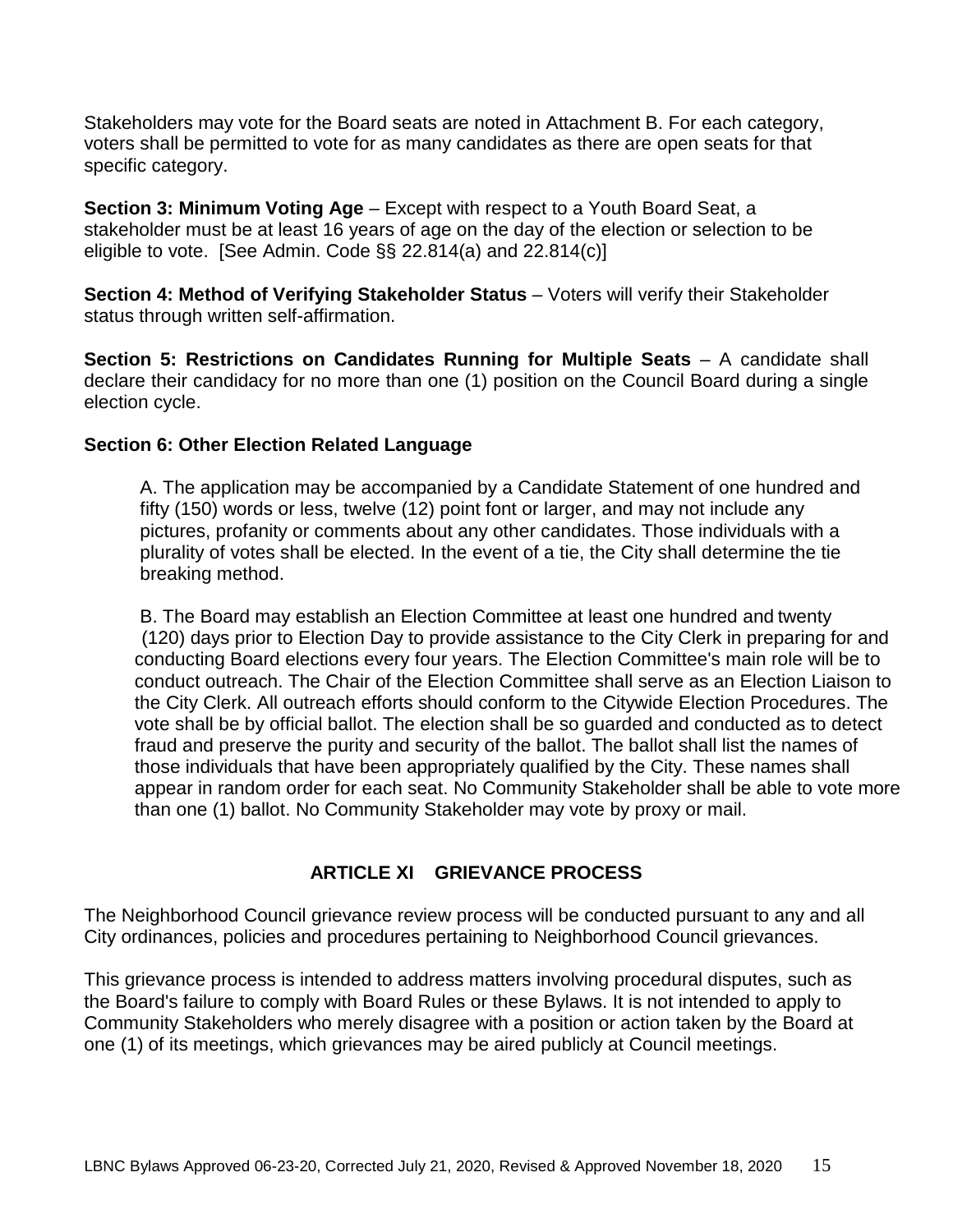An ad-hoc grievance panel consisting of at least three (3) Community Stakeholders appointed by the President and with the approval of the Board shall examine the issue and submit a written report and recommendation to the secretary within seventy-five (75) days of grievance notification. The matter shall be placed on the agenda of the next meeting. In accordance with the Ralph M. Brown Act, the matter shall not be discussed until that meeting.

In the event that a grievance cannot be resolved through this process, then the matter may be referred to the Department for consideration.

## **ARTICLE XII PARLIAMENTARY AUTHORITY**

The Council shall use the Rosenberg's rules of order when conducting Council meetings.

Additional rules and/or policies and procedures regarding the conduct of the Board and/or Council meetings may be developed and adopted by the Board.

## **ARTICLE XIII AMENDMENTS**

A. Any Board member may propose an amendment to these Bylaws by requesting that the Secretary place the item on the agenda.

B. Any "Stakeholder" may propose an amendment to these Bylaws during the public comment period of a regular Council meeting.

C. Any proposal to amend the Bylaws shall be formalized in writing and noticed on the agenda for public discussion and Board vote at the next regular Council meeting.

D. An amendment to these bylaws requires a two-thirds (2/3) vote of the Board members present at a duly noticed general or special meeting. All changes shall then be forwarded to the Department for review and approval.

E. Amendments shall not be valid, final or effective until approved by the Department. Once approved, any changes in the Bylaws shall become effective immediately.

Any Board member or "Stakeholder" may propose an amendment to these Bylaws. The Board shall forward all proposals to a Bylaws Committee to review and to provide recommendations to the Board.

## **ARTICLE XIV COMPLIANCE**

The Council, its representatives, and all Community Stakeholders shall comply with these Bylaws and with any additional Standing Rules or Procedures as may be adopted by the Board of Directors as well as all local, county, state and federal laws, including, without limitation, the Plan, the City Code of Conduct, the City Governmental Ethics Ordinance (*Los Angeles Municipal Code Section 49.5.1*), the Brown Act (*California Government Code Section 54950.5 et seq*.), the Public Records Act, the American Disabilities Act, and all laws and governmental policies pertaining to Conflicts of Interest.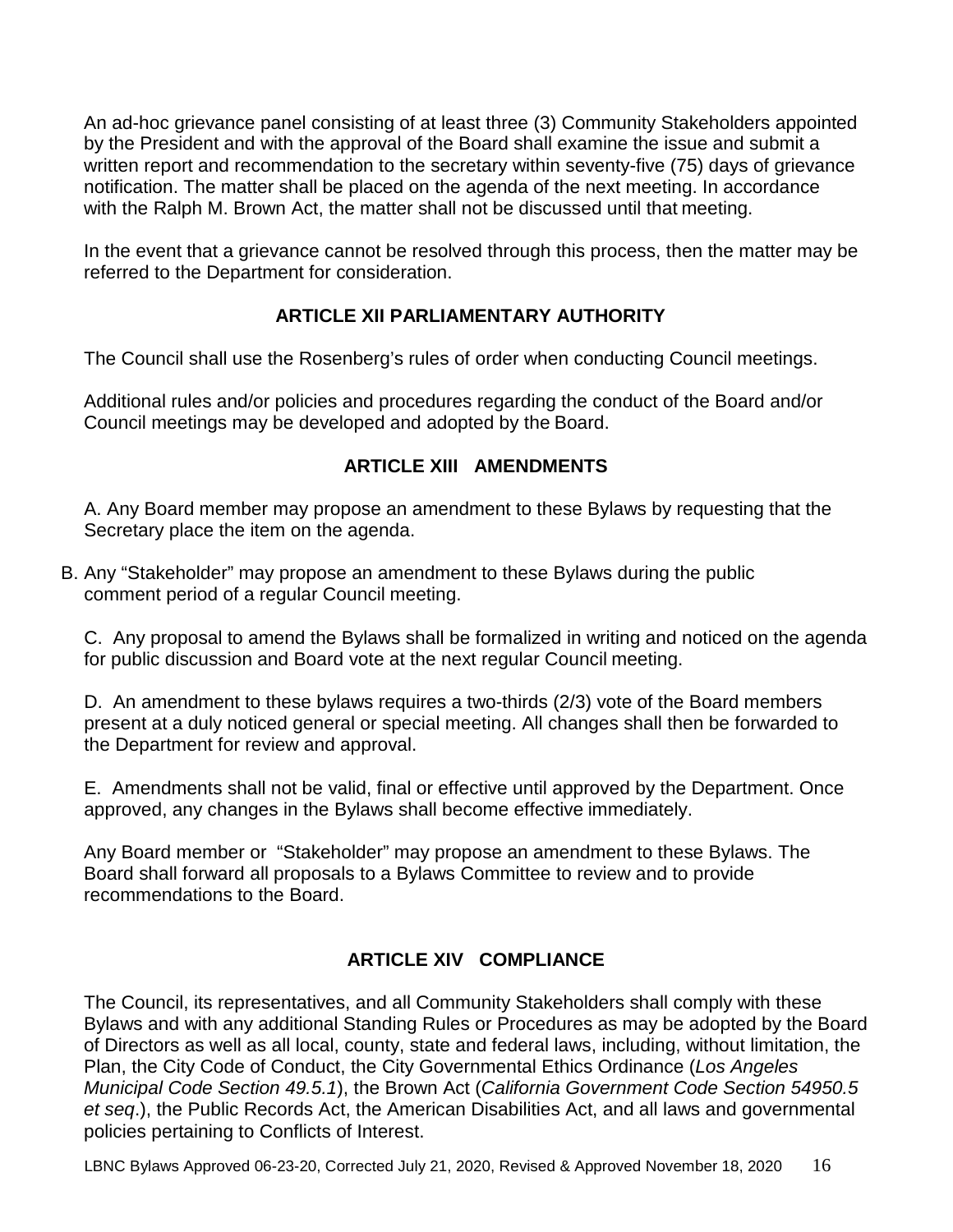**Section 1: Code of Civility - The Council, its representatives, and all Community** Stakeholders shall conduct all Council business in a civil, professional and respectful manner. Board members will abide by the Commission's Neighborhood Council Board Member Code of Conduct Policy

**Section 2: Training** –All board members must take ethics and funding training prior to making motions and voting on funding related matters

**Section 3: Self-Assessment** – Intentionally Left Blank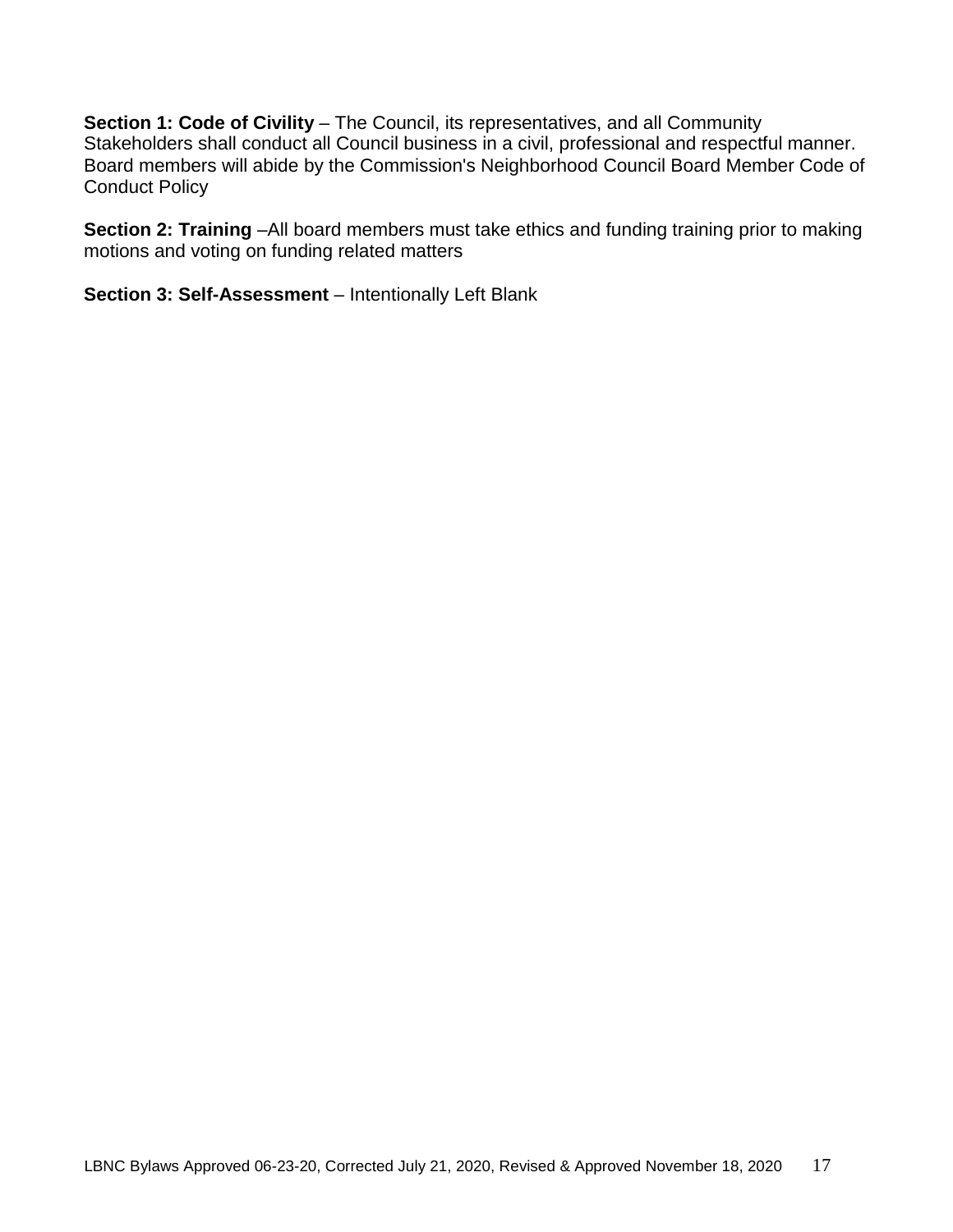

## **ATTACHMENT A - Map of Lake Balboa Neighborhood Council**